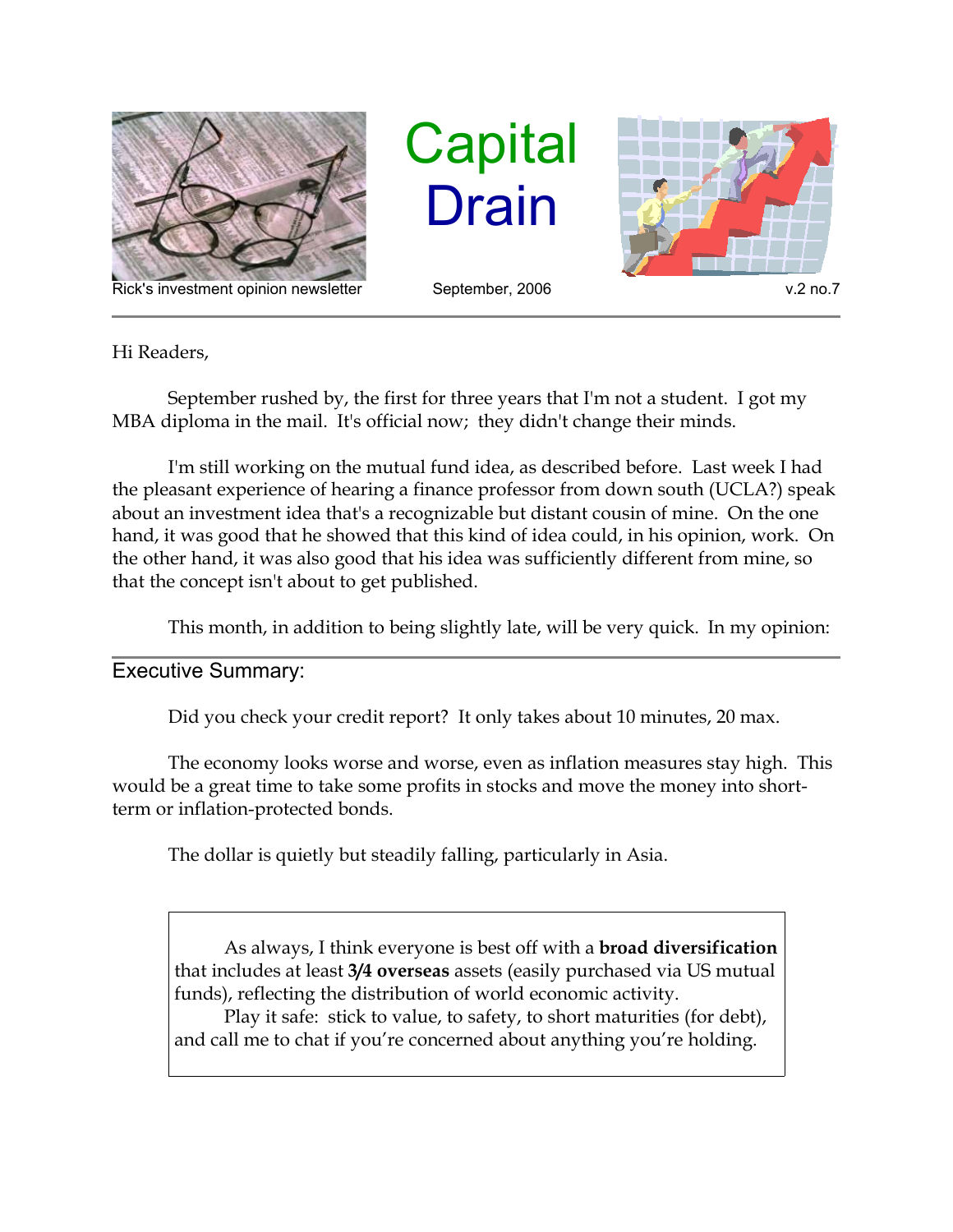## The Details:

I heard from one wise reader who followed my directions for checking one's **credit report** on Equifax. He reported some old cards that were still apparently active accounts that should not be, but otherwise no problems. My experience has been similar.

The instructions worked, it's quick, and if you didn't do it yet you should.

Late last week and early this week, various economic reports came out, all pointing to a slowdown in the economy.

That's no surprise; as I mentioned again last month, the Index of Leading Indicators has been plunging for a year. The whole purpose of that index is to try to predict the economy. Its prediction is now becoming clearly true.

Similarly, the interest rate curve (described in detail in my December '05 letter) has stayed inverted, and in fact become more so. This is one of the most reliable (nothing is perfect) recession predictors there is. A slowdown is now undeniably happening; a recession is likely, if only a mild one.

So why is the Dow Industrial Index stretching to pass its bubble high and set a new record? A few points:

- The stock market is not as simple a predictor as some think. Remember 2001 when the Dow set its last record? The broader indices were already down, and a recession was imminent.
- The Dow Industrials are the frumpy defensive stocks, the ones people buy when they have to be in stocks but are afraid of the risks. Having the Dow lead to records while the NASDAQ lags is not a good sign.
- Some people are using the logic that
	- o The economy is worsening
	- o That leads to lower interest rates
	- o Lower rates usually mean rising stocks
	- o Thus a worsening economy should mean rising stocks. QED
	- o Tragically wrong. Stocks will fall in a recession, on average several tens of percent.

First of all, the assumption that slower growth automatically brings lower interest rates will be tested this year. The Federal Reserve's biggest concern is inflation. They could, at a minimum, keep rates up at their current level for months longer than many people are betting. Depending on the inflation rate, they could conceivably even raise short-term rates. It's not the most likely scenario, but it could easily happen.

What to do? As I said, this could be a great time to take some profits, sell some stocks, and move the money to bonds. The safest bonds to move to would be short-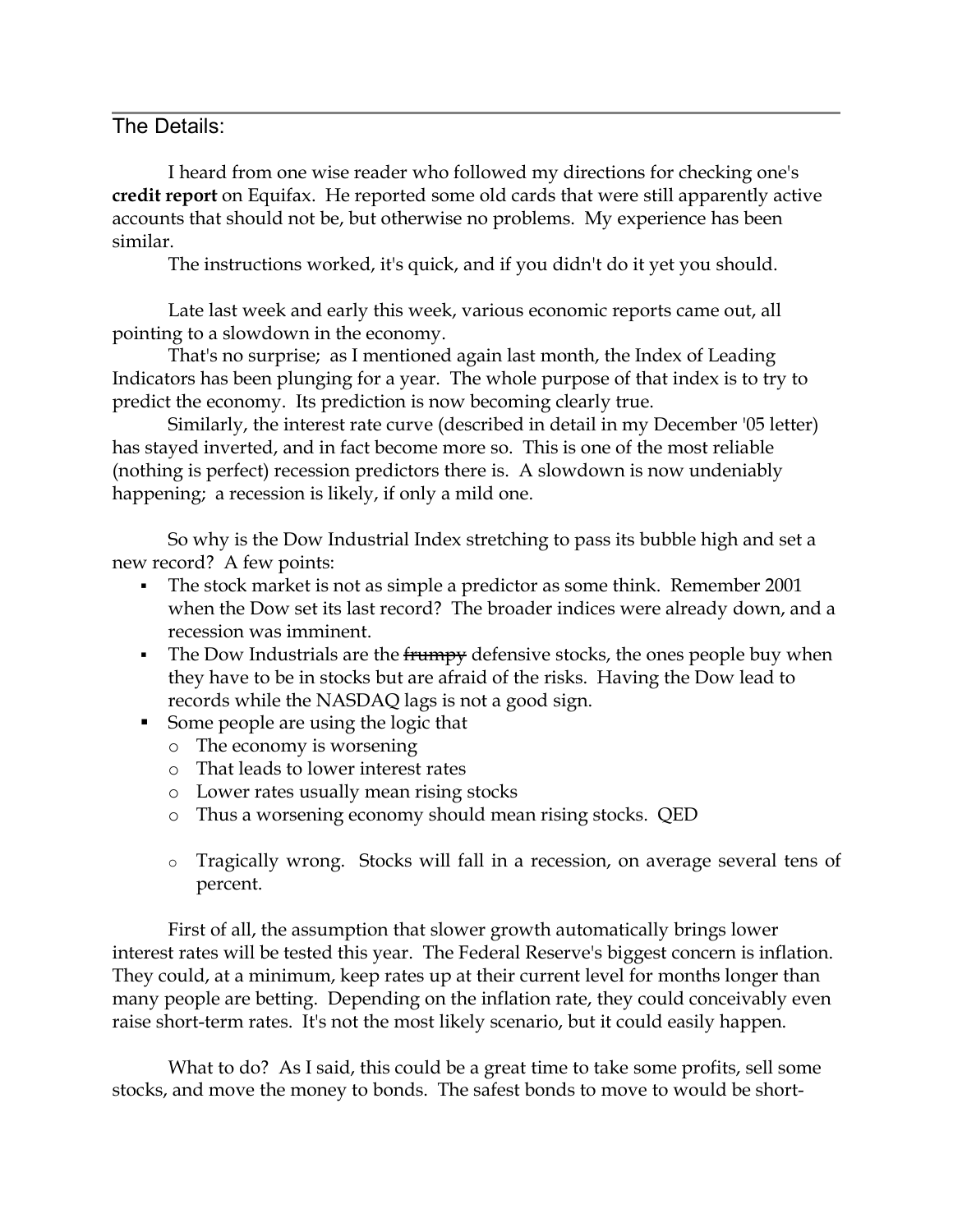term treasuries, or even money-market accounts. When we see a little more clearly what will happen with inflation and interest rates, then we can re-visit the question of whether or when to buy longer bonds.

If you want to have longer bonds, and you have some money in a tax-sheltered account, you might consider Treasury Inflation-Protected Securities (TIPS) which are bonds for which the principal value is guaranteed to rise in line with inflation, all the while paying coupons at an agreed rate, calculated based on the adjusted principal.

I think the folks at PIMCO can explain this better than I can: http://www.pimco.com/LeftNav/Bond+Basics/2006/TIPS+Basics.htm

The US central bank may be ending its increases in short-term interest rates, but the European central bank is continuing. Rising short rates in Europe relative to the dollar make the dollar (and all dollar assets) less attractive to world investors.

Meanwhile, the dollar decline against the Chinese yuan has resumed and even quickened after several weeks of seeming stuck at the psychologically significant level of 8 per dollar. As the yuan rises, so do almost all the other Asian currencies, i.e., the dollar falls across the board.

A quick Behavioral Finance tidbit: people do care about 'special' numbers, but not for any substantive reason.

Today I mentioned that the Dow Index is pushing toward matching a previous all-time record level. So what? Adjusted for inflation on the one hand or for reinvested dividends on the other, the equivalent value of the Dow could be lower or higher (respectively) now than at that earlier date. The record Index level is just a number today.

Similarly, the yuan stuck at 8 to the dollar. What's so big a deal about 8? Nothing really. What happens, though, is that as the rate falls 8.01, 8, 7.99, a trader will notice the fall, in a way she wouldn't if it was falling, say, 8.23, 8.22, 8.21.

In short summary, these special numbers are only special to people because they're special to other people. It's a completely circular cause and effect.

These are two examples of the psychological effect called "Anchoring." Some numbers stick in people's minds and become "anchors" or reference points against which other numbers are compared. The anchors can be and often are completely arbitrary. Once established, though, their effect persists.